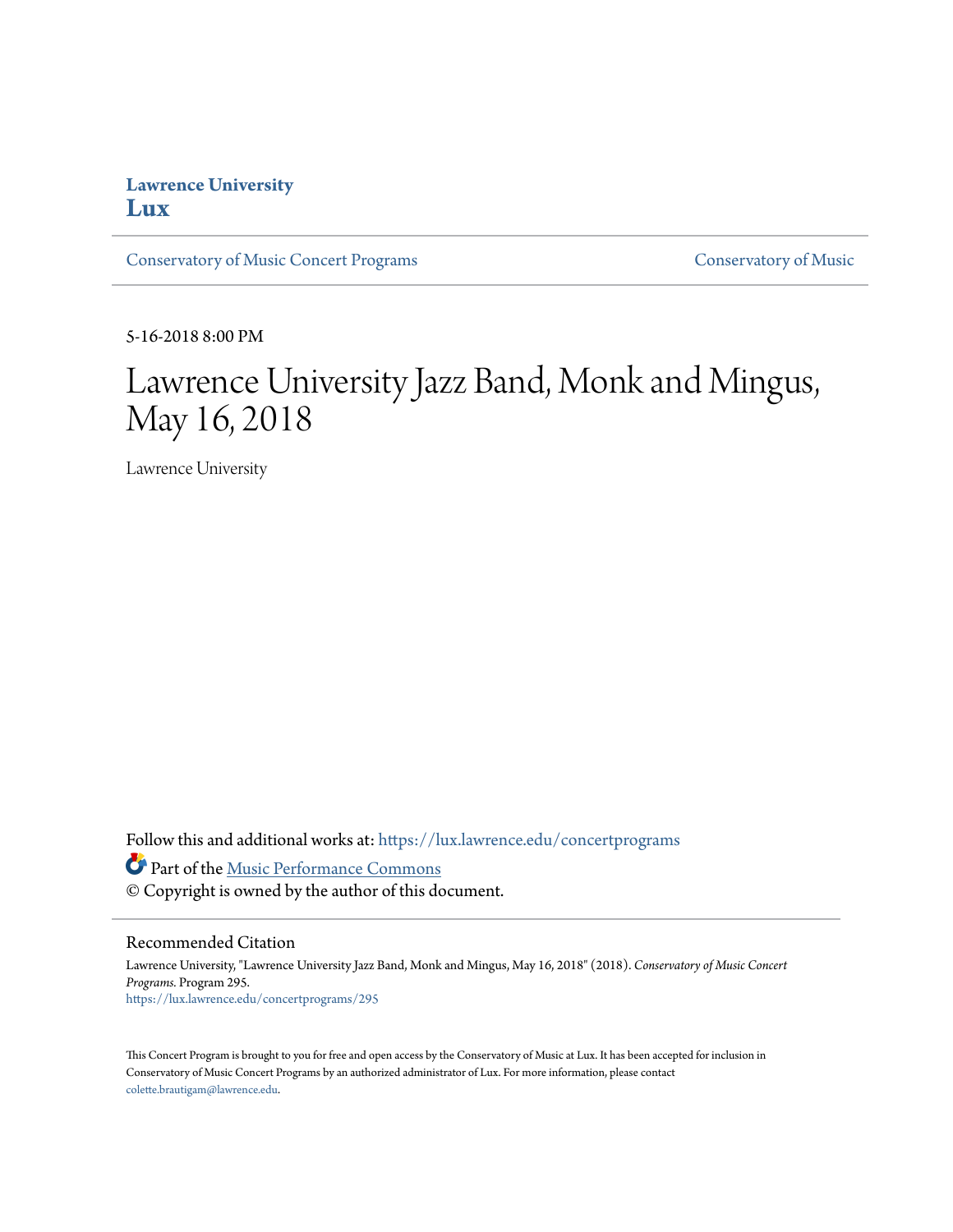# **Monk and Mingus Lawrence University Jazz Band** José Encarnación, director

**Wednesday, May 16, 2018 8:00 p.m. Lawrence Memorial Chapel**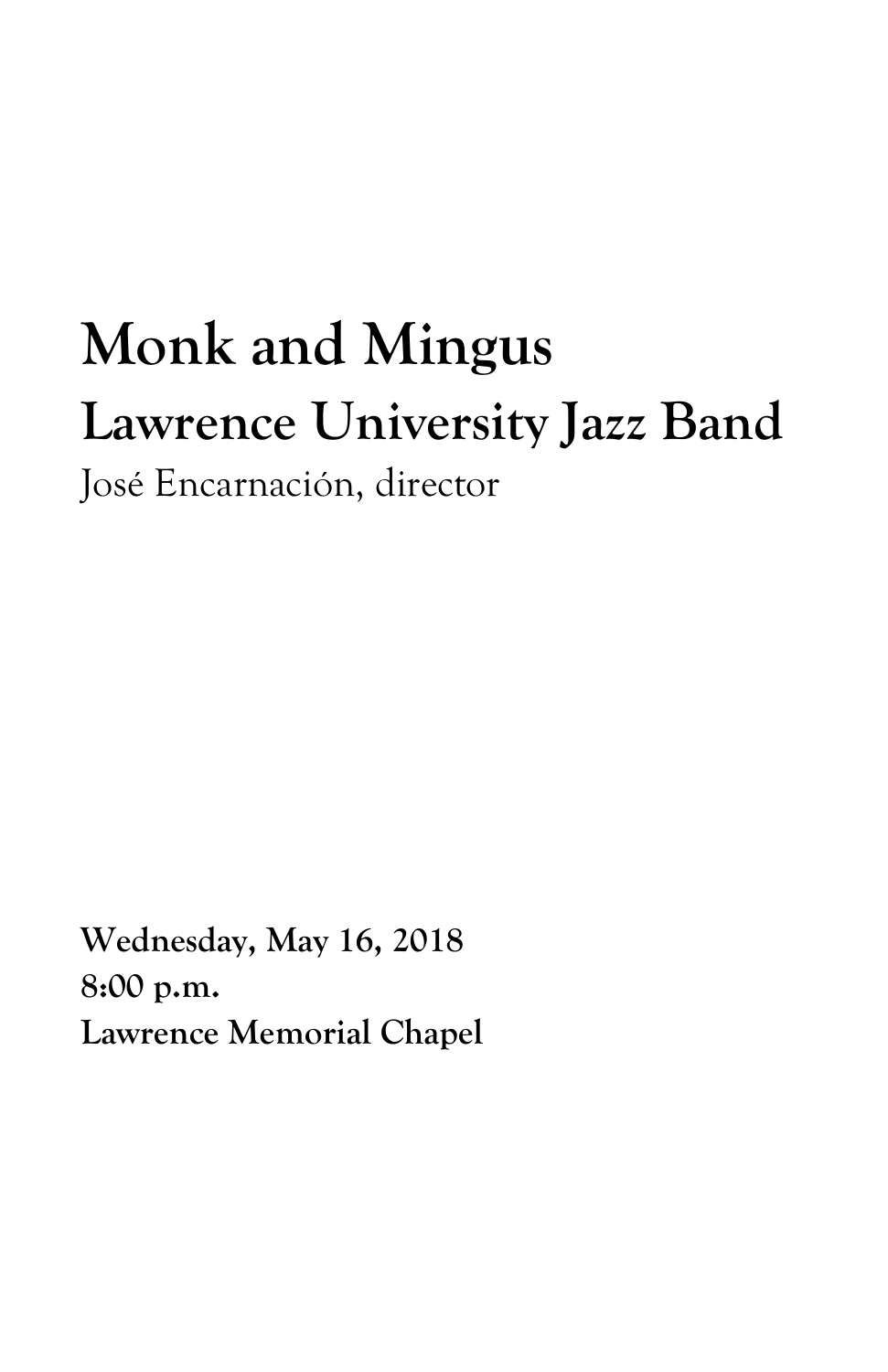*Children's Hour of Dream* Charles Mingus

(1922-1979) arr. Sy Johnson

### **Soloist**: Clay Knoll, bass

*Love Chant* Mingus arr. Steve Slagle **Soloists**: Tim Moyer, alto saxophone; Sara Cooper, tenor saxophone; Eviatar Shlosberg, trumpet; Leo Mayer, trumpet; Drece Cabrera, trombone; Sam Bader, trombone; Gabrielle Claus, piano

*Bemsha Swing* Monk arr. Bill Holman **Soloists**: Amos Egleston, trumpet; Tim Moyer, alto saxophone

*Trinkle-Tinkle* Monk arr. Oliver Nelson

*Bye Ya* Monk arr. Chuck Dotas

**Soloist**: Nate Wood, baritone saxophone

*Gunslinging Bird* Mingus

arr. Slagle

Collective improvisation throughout different sections of the ensemble **Soloists**: Bennett Gabriel, trombone; Daniel Green, drums